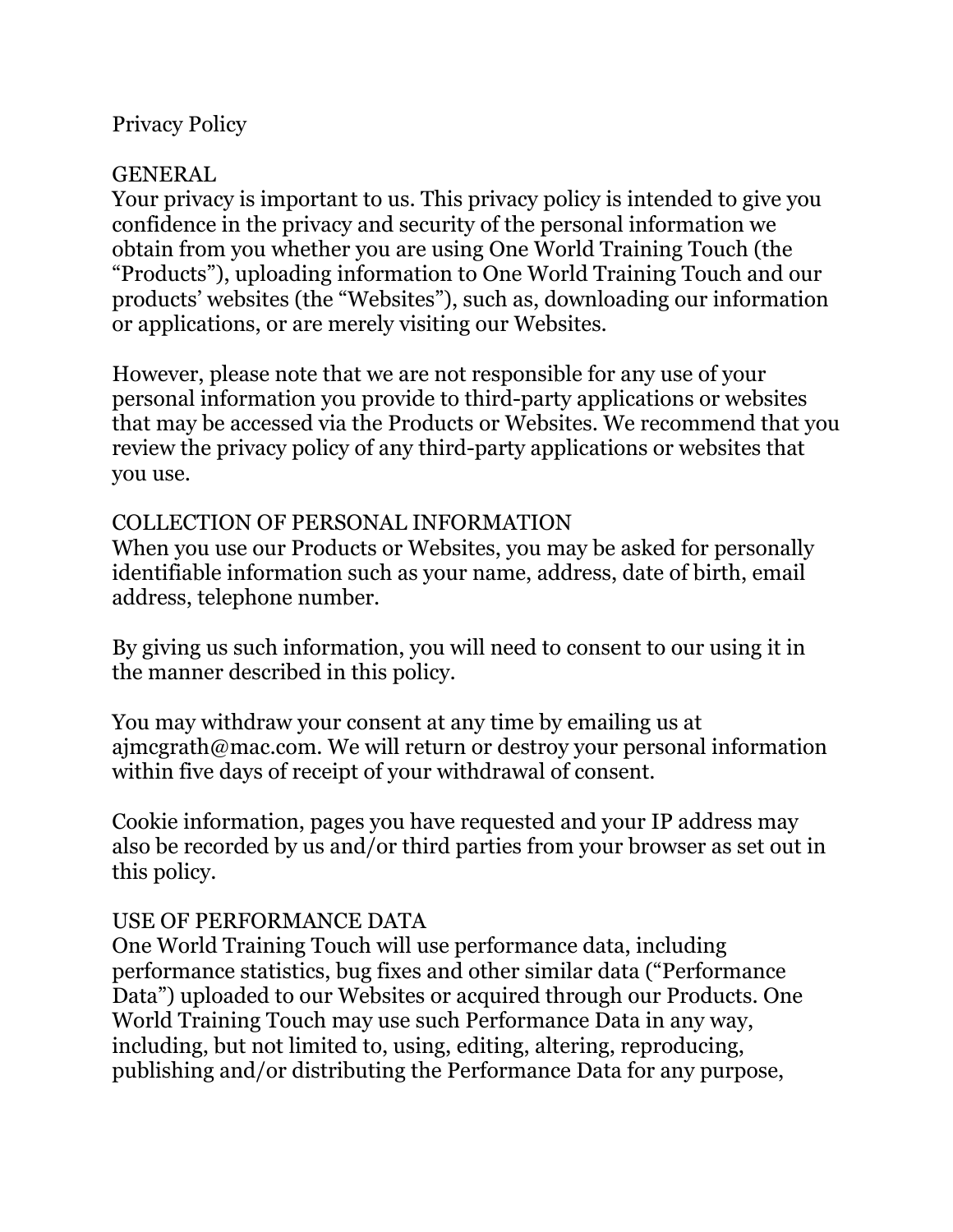commercial or otherwise, provided that such Performance Data is stripped of all personally identifiable information.

# USE OF PERSONAL INFORMATION

We use personal information to allow us to process your service requests, provide access to privileged areas of the Websites, send out newsletters, personalize your visit to our Websites, personalize your use of our Products, and enable us to improve the products and services we offer. We may occasionally carry out market research and send you details of services and offers that we think may be of interest to you. If you do not wish to receive such information, please e-mail ajmcgrath@mac.com or, alternatively, when we send you an e-mail, it will contain a provision for you to opt out of receiving any further information from us.

## DISCLOSURE OF PERSONAL INFORMATION

We may provide information about you to our employees and agents in order to administer any accounts, products and services provided to you by One World Training Touch.

We will not disclose your personal information to any third party unless you have consented to such disclosure or where we are required to do so by law. Should you breach our terms and conditions or terms of use or if we are under a duty to disclose or share your personal data in order to comply with any legal obligation, we may disclose your information to a relevant authority. This may include exchanging information with other companies and organizations for the purposes of fraud protection and credit risk reduction. Any disclosure of personal information will be strictly controlled and made fully in accordance with current U.S. law.

# COOKIES

Cookies are small data files that a website you visit may save on your computer or handheld device that usually includes an anonymous unique identifier. Our Websites and those of our Products may use cookies for user authentication, keeping track of your preferences, promotional campaigns, tracking our audience size and traffic patterns, and in certain other cases. We may include small graphic images in our email messages and newsletters to determine whether the messages were opened and the links were viewed.